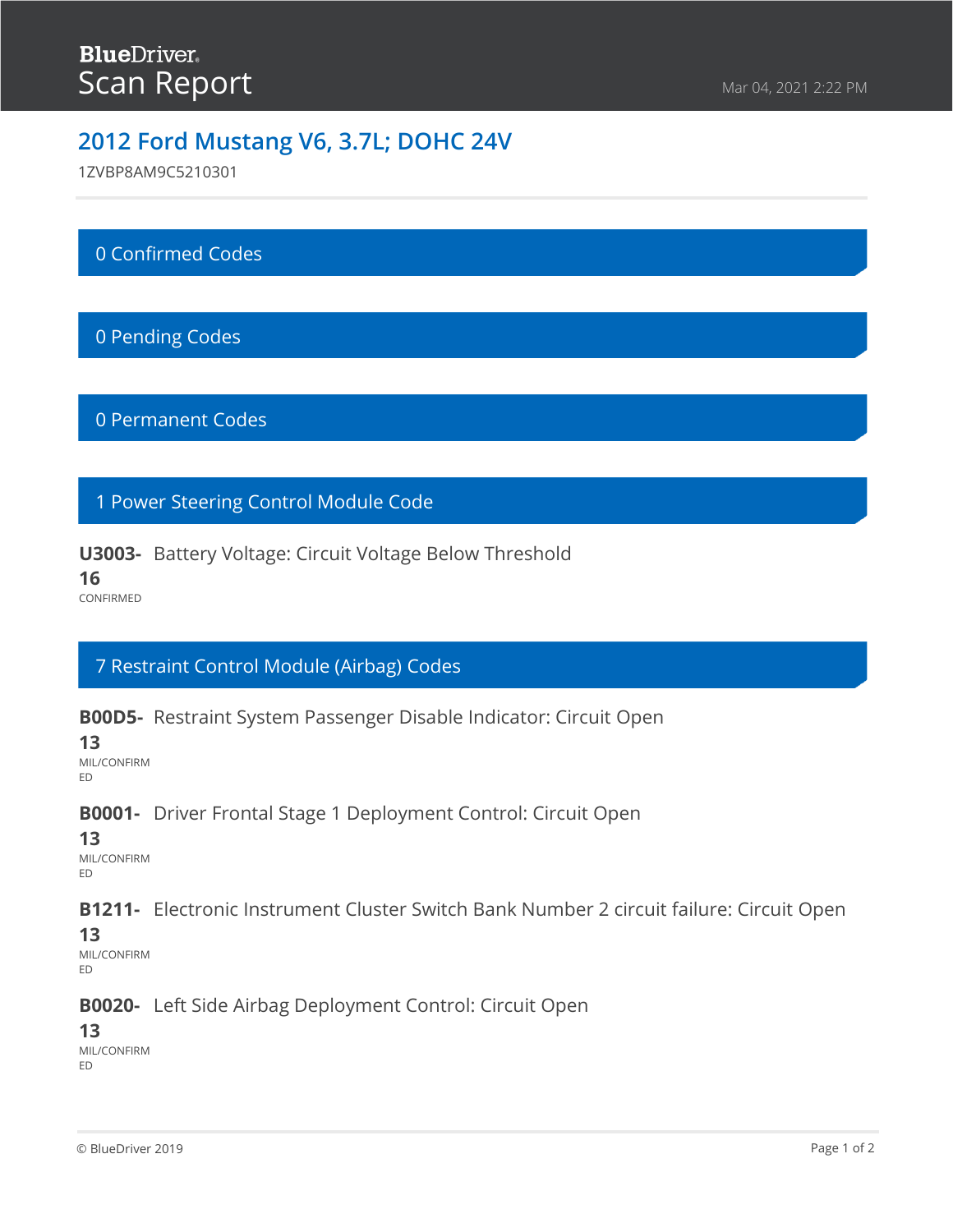### **B0002-** Driver Frontal Stage 2 Deployment Control: Circuit Open

**13**

MIL/CONFIRM ED

### **B00A0-** Occupant Classification System: Component Failure

#### **09**

MIL/CONFIRM ED

#### **B1193-** Crash Event Storage Full And Locked: No Sub Type Information

**00**

MIL/CONFIRM ED

1 Occupant Classification System Module Code

**B1231** Crash detected.

ACTIVE

**Disclaimer**: This information is provided without warranty and is subject to the Terms of Use posted at www.bluedriver.com/eula.html. Reproduction of this information or any portion thereof constitutes infringement of copyright.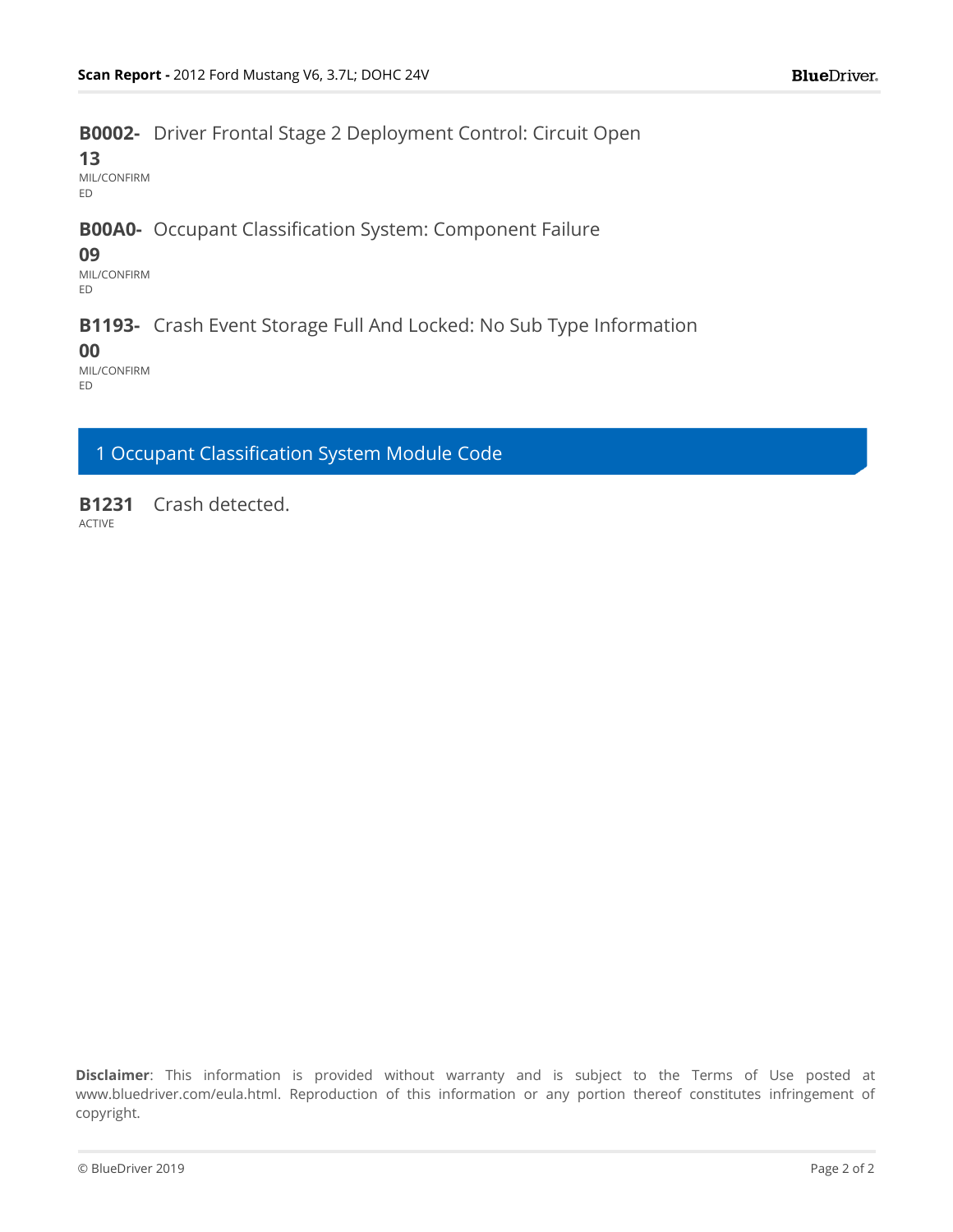1ZVBP8AM9C5210301

Smog Readiness Check Passed

You can now have your vehicle Smog Checked

| <b>Smog Readiness Status</b>                                                                                                                        |                                                                    |                                                                                                                            |                             |
|-----------------------------------------------------------------------------------------------------------------------------------------------------|--------------------------------------------------------------------|----------------------------------------------------------------------------------------------------------------------------|-----------------------------|
| Check Engine Light is OFF<br>0 Confirmed Trouble Codes                                                                                              | $\blacktriangledown$<br>$\overline{\mathsf{M}}$                    | 0 Pending Trouble Codes                                                                                                    |                             |
| <b>Common I/M Monitors</b>                                                                                                                          |                                                                    |                                                                                                                            |                             |
| Misfire Test is complete<br>Comprehensive Component Test is<br>complete                                                                             | ☑<br>$\overline{\blacktriangledown}$                               | Fuel System Test is complete<br>EGR and/or VVT System Test is complete                                                     | M                           |
| <b>Spark Engine I/M Monitors</b>                                                                                                                    |                                                                    |                                                                                                                            |                             |
| Catalyst Test is complete<br>Evaporative System Test is complete<br>A/C Refrigerant Test is not applicable<br>Oxygen Sensor Heater Test is complete | M<br>$\overline{\blacktriangledown}$<br>NA<br>$\blacktriangledown$ | Heated Catalyst Test is not applicable<br>Secondary Air System Test is not<br>applicable<br>Oxygen Sensor Test is complete | <b>NA</b><br><b>NA</b><br>M |

**Disclaimer**: This information is provided without warranty and is subject to the Terms of Use posted at www.bluedriver.com/eula.html. Reproduction of this information or any portion thereof constitutes infringement of copyright.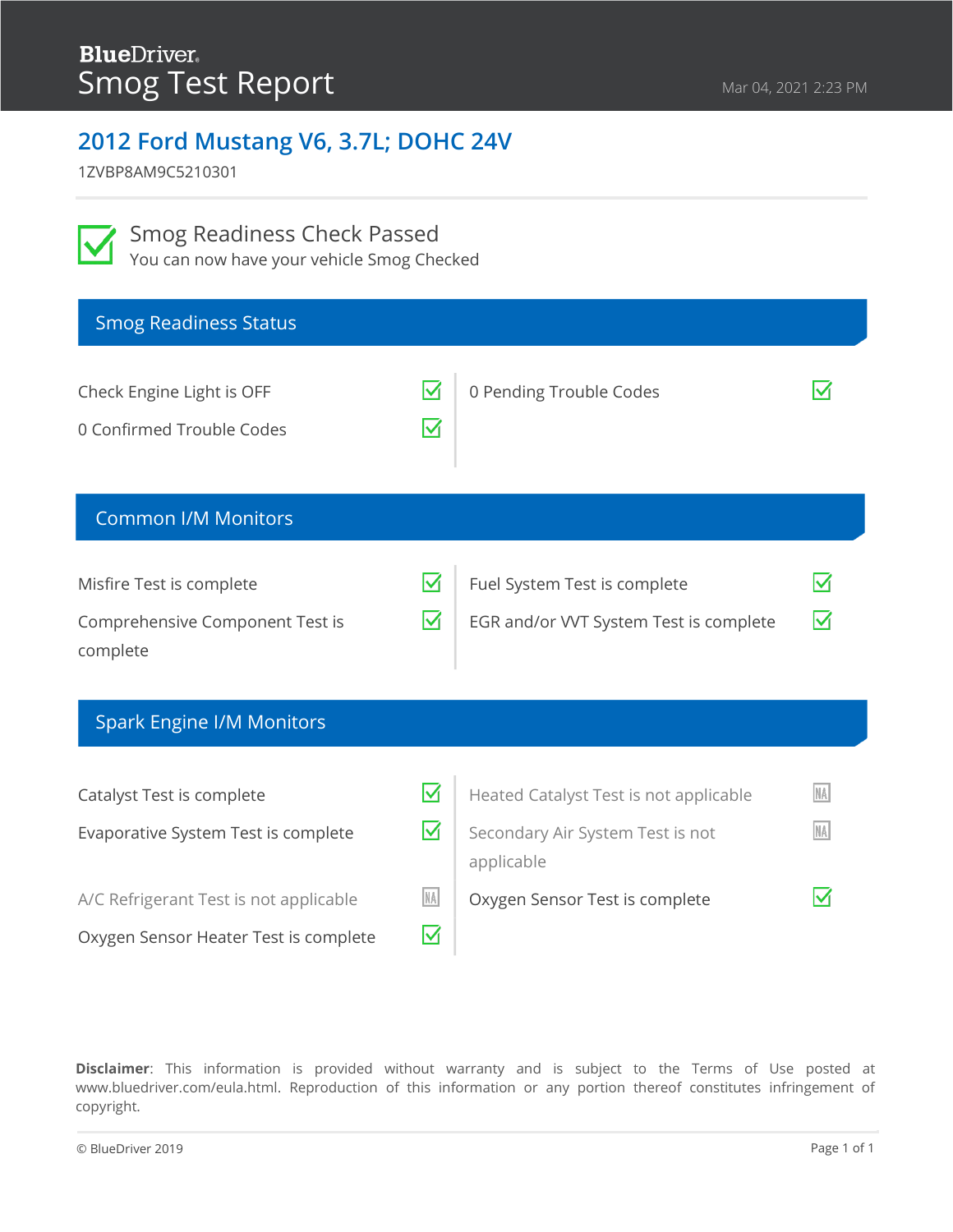1ZVBP8AM9C5210301

Your Check Engine Light (MIL) is OFF

### Run Time

Run Time with Check Engine Light On

Run Time Since Trouble Codes Cleared

Run Time Since Engine Start

#### **Distance**

Distance with Check Engine Light On

Distance Since Trouble Codes Cleared

**Disclaimer**: This information is provided without warranty and is subject to the Terms of Use posted at www.bluedriver.com/eula.html. Reproduction of this information or any portion thereof constitutes infringement of copyright.

- Days, - Hours, - Minutes

- km, - miles

0 Hours, 9 Minutes, 44 Seconds

0 miles (0 km)

531 miles (854 km)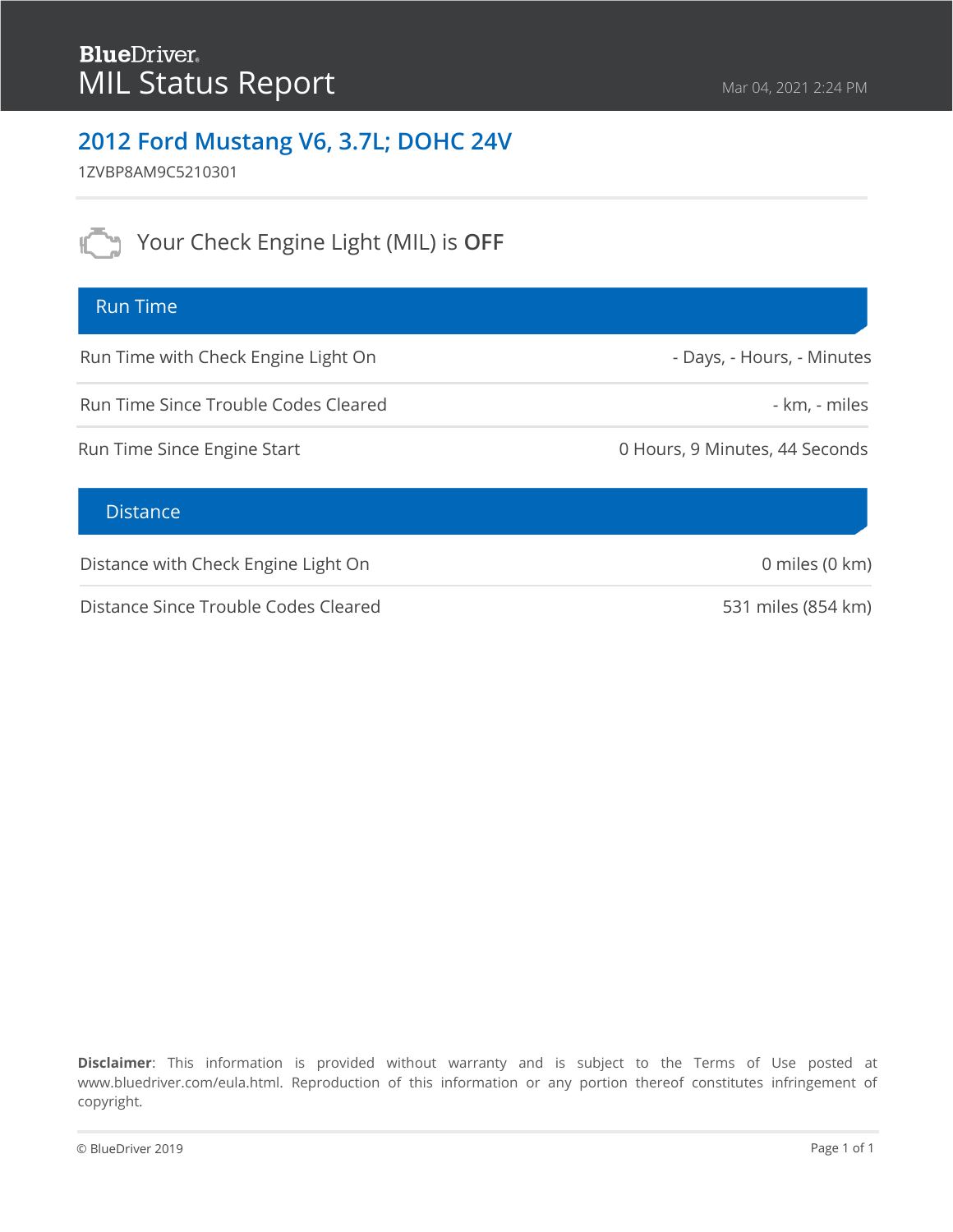1ZVBP8AM9C5210301

Note: To add "Maintenance Schedule", "Potential Recalls", and "Service Bulletins" to this report, please visit those screens in the app, and then export this report again.

# <span id="page-4-0"></span>**Vehicle Specifications**

| Parameter               | <b>Details</b>                           |
|-------------------------|------------------------------------------|
| Model Year              | 2012                                     |
| Make                    | Ford                                     |
| Model                   | Mustang                                  |
| <b>Trim Level</b>       | <b>Base</b>                              |
| Body Type               | 2 Door Coupe                             |
| Manufacturer            | Auto Alliance International, Inc.        |
| Production Seq. Number  | 210301                                   |
| Engine Type             | V6, 3.7L; DOHC 24V                       |
| Fuel Type               | Gasoline                                 |
| <b>Engine Code</b>      | M                                        |
| Drive Line Type         | <b>RWD</b>                               |
| Vehicle Type            | Passenger Car                            |
| <b>Vehicle Class</b>    | Small Car                                |
| <b>Restraint System</b> | Dual Air Bag; Manual Belts; Side Air Bag |
| Country                 | <b>UNITED STATES</b>                     |
| Assy. Plant             | AAI: Flat Rock, MI                       |